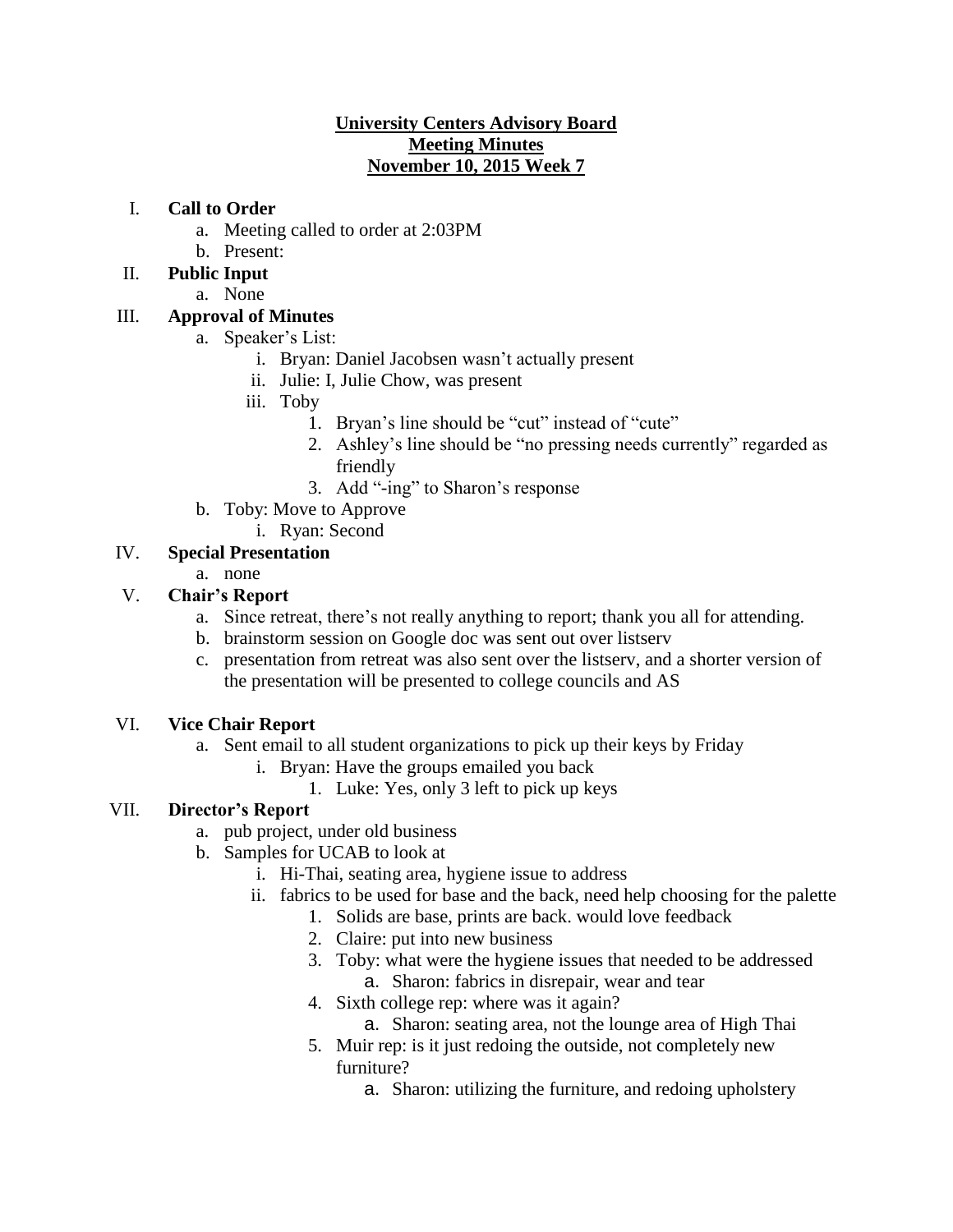- 6. Ryan: how to give feedback
	- a. Sharon: it's going to be put into new business

#### VIII. **New Business**

- a. tech fee subsidy
	- i. Black Student Union
		- 1. Luke
			- a. All day event, November 21st
			- b. inviting high school students, and other offices (financial aid and administrative
			- c. less exposed, claim educational event
			- d. meet 7 categories
			- e. expected: 120 students
			- f. requested:
			- g. Recommended: \$180
			- 2. Ashley: expected attendance BSU members?
				- a. Luke: both high school and BSU
			- 3. Ryan: searched for other funding
				- a. Luke: TCC, VCEDI, other offices
			- 4. Bryan: Where is it located
				- a. Luke: PC Ballroom West
			- 5. Ryan: if they don't get the full funding, will it affect if they have the event
				- a. Luke: usually, they will just pay out of pocket, for the left over \$80
			- 6. Sharon: What is the balance?
				- a. Claire: on the screen: 9,292.50
		- 7. Ryan: move to approve for \$180
			- a. Ashley: Second
- b. 5 minute recess to wait for Sharon to get back
- c. Samples for Hi Thai
	- i. Sharon
		- 1. Want a recommendation on what to use, lets vote
		- 2. Vote on the back first
			- a. First Choice: 4
			- b. Second Choice: 0
			- c. Third Choice: 3
			- d. Fourth Choice: 4
			- e. One abstain, since there was a tie, the chair gets to vote on which one they want, votes for the fourth one and that is the recommendation that the board gives
		- 3. Now to vote on the base color
			- a. Claire: vote on it by column first, then vote on the best out of the four
			- b. First column- "brown" column
				- i. 0-0-2-3-2-7
				- ii. 4 has majority (7 was abstain)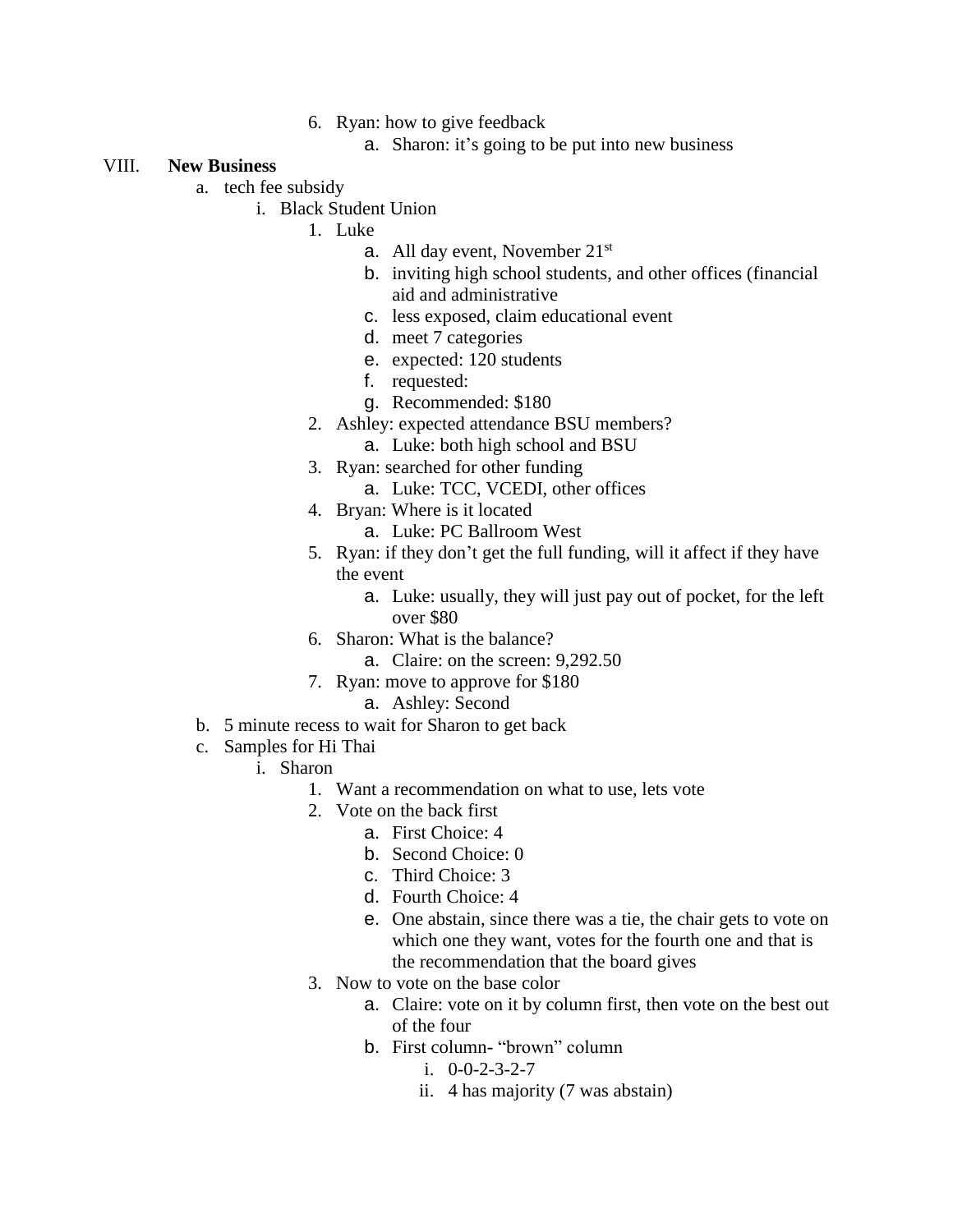- c. Second column- "blue" column
	- i.  $3-0-0-0-7$
	- ii. 5<sup>th</sup> has majority
- d. Third column- "green" column
	- i. 0-0-1-4-1
	- ii. 4<sup>th</sup> has majority
- e. Fourth column- "beige" column
	- i. 2-3-0-0-5
	- ii. 5<sup>th</sup> has majority
- f. Now going by column, with the chosen from each column
	- i. Red: 0
	- ii. Blue: 8
	- iii. Green: 0
	- iv. Beige: 3

#### g. UCAB has given its recommendation

#### IX. **Old Business**

- a. Pub space renovations
	- i. Claire: looking at the recommendations that the UCAB budget committee gave last week (pulled up PowerPoint)
	- ii. Sharon: this is all related to the pub renovation discussion, new information on income actuals
		- 1. first column, 2.5 million dollar reserve
		- 2. actual starting reserves + projected reserves (in red on the first line of the budget)
			- a. fall actuals and the projected winter and spring income (based on student fees and student #'s accounting for attrition rates)
			- b. includes the \$420,00 for collected and the projected (2% attrition)
			- c. yellow column was where the budget, started at 2.7, did better than last year, a one-time savings; summer enrollment; completely unexpected enrollment numbers
			- d. leaves the annual surplus in 1.5
			- e. ending reserve balance of 4.2 million if there were no
	- iii. Claire: point of clarification: including the amount to contribute to mandatory reserves
		- 1. Sharon: yes, mandatory reserve of 2 million
			- a. extra is the 2.2 million
			- b. More conservative view, because not accounting for winter and spring, 3.45-ish at the end of the year
			- c. Wanted to show the both, both are conservative (don't want to rely on \$\$ we don't have yet)
	- iv. Luke: For the budget, does the fee income come from winter and spring as well?

1. Sharon: it includes what we budgeted, but numbers have increased

v. Luke: was the attrition rate accounted for when originally budgeted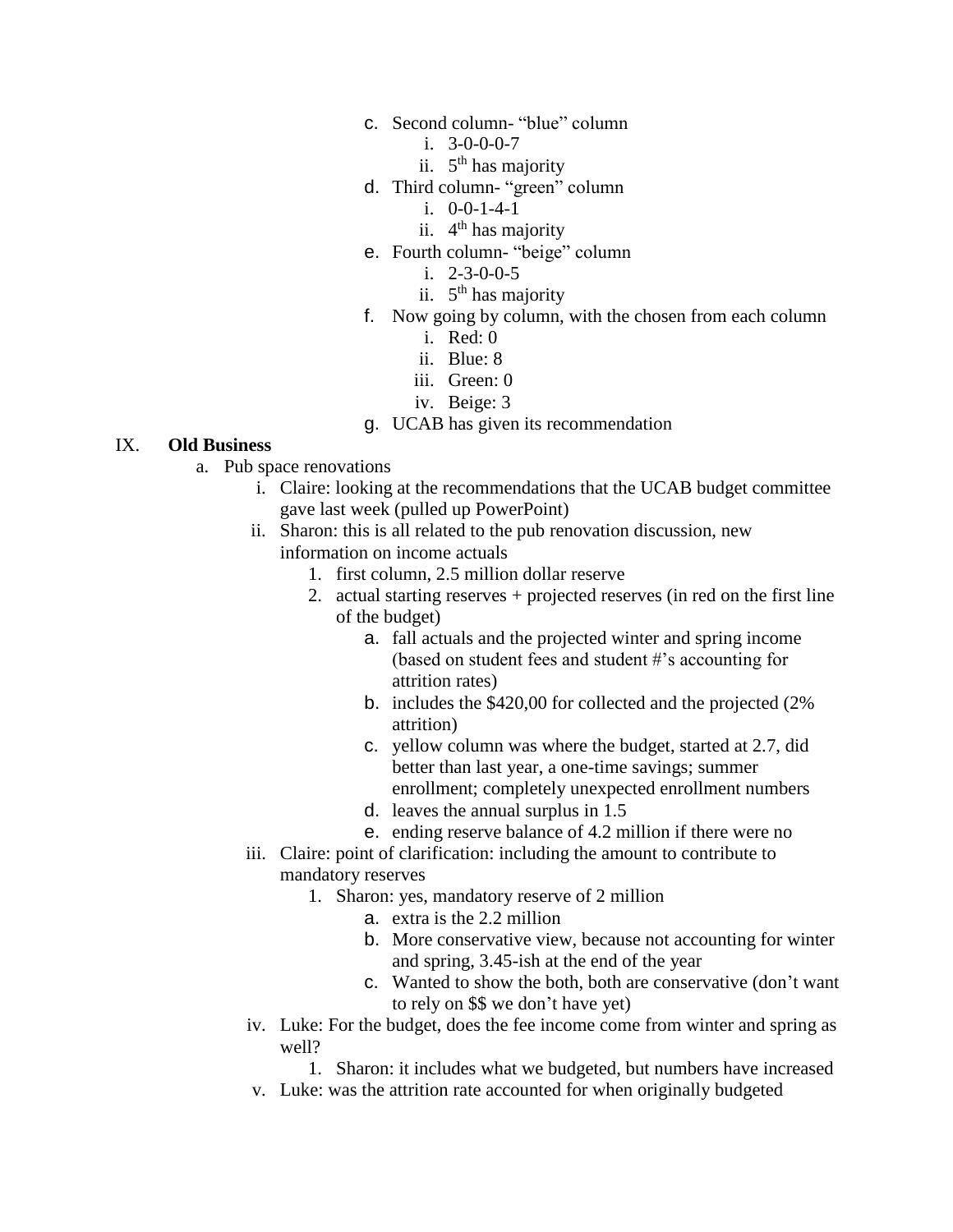- 1. Sharon: yes, in Spring Quarter we accounted for 2-3%, not expected influx of students
- vi. Chair: Point of clarification, out of the 3.45 million, the 2 million allocated of mandatory reserves, leaves 1.45
- vii. Ryan: Is any of this going to be talked about allocation discussion
	- 1. Chair: clarify, cost of renovations, and how much we actually want to finance for it
- viii. Sharon: Visual representation of the previous two slides, mandatory debt safety and operation for 3 months
- ix. Sixth: every year do we put down 2 million in reserves, yield to Sharon
	- 1. Sharon: standard we want to keep (not add 2 million each year)
- x. Toby: numbers on the left is what is planned to happen?
	- 1. Sharon: number, I would expect at the end of the year, using the 2% attrition rate, other one based on past years
		- a. 2 mill-2.2mill (dropped after recommendation)
		- b. 600k from budget
			- i. money we already have
		- 1. 800k from reserves
		- 2. 800k campus loan
- xi. Ryan: did you up now that we have more?
	- 1. Sharon: yes, reserves is 3.4
	- 2. Claire: 1.475 of the amount that we can use, because 2 mil needs to stay in reserves
	- 3. Sharon: included the previous slides, that had already been discussed
	- 4. Claire: Open up the floor for discussion, raise placard if you would like to speak or make a motion
- xii. Bryan: If we take out the 800k loan, how much would the payment for the future years?
	- 1. Sharon: couple charts, couple of scenarios, taking out 8,10,12 years, could go for 20 years however, will change the interest: keep it lower
	- 2. Claire: 157,000 total interest for 8 year loan
		- a. 199,642 interest for a 10 year loan
		- b. 242,505 interest for a 12 year loan
	- 3. Bryan: how much per year?
		- a. Claire: between 7-10k a year
		- b. Sharon: scenarios and how it impacts reserves, no updated
- xiii. Ashley: when would it need to pay out, can we decide what to put out in the reserve or budget?
	- 1. Sharon: Loan on hold, willing to give us the money, don't pull from it until we need it. if we don't need it, you don't need to take it
- xiv. Toby: payment frequency monthly or yearly?
	- 1. Sharon: Mandated setup, may not actually pay it until the end of the year, when clearing. interest expected to be done monthly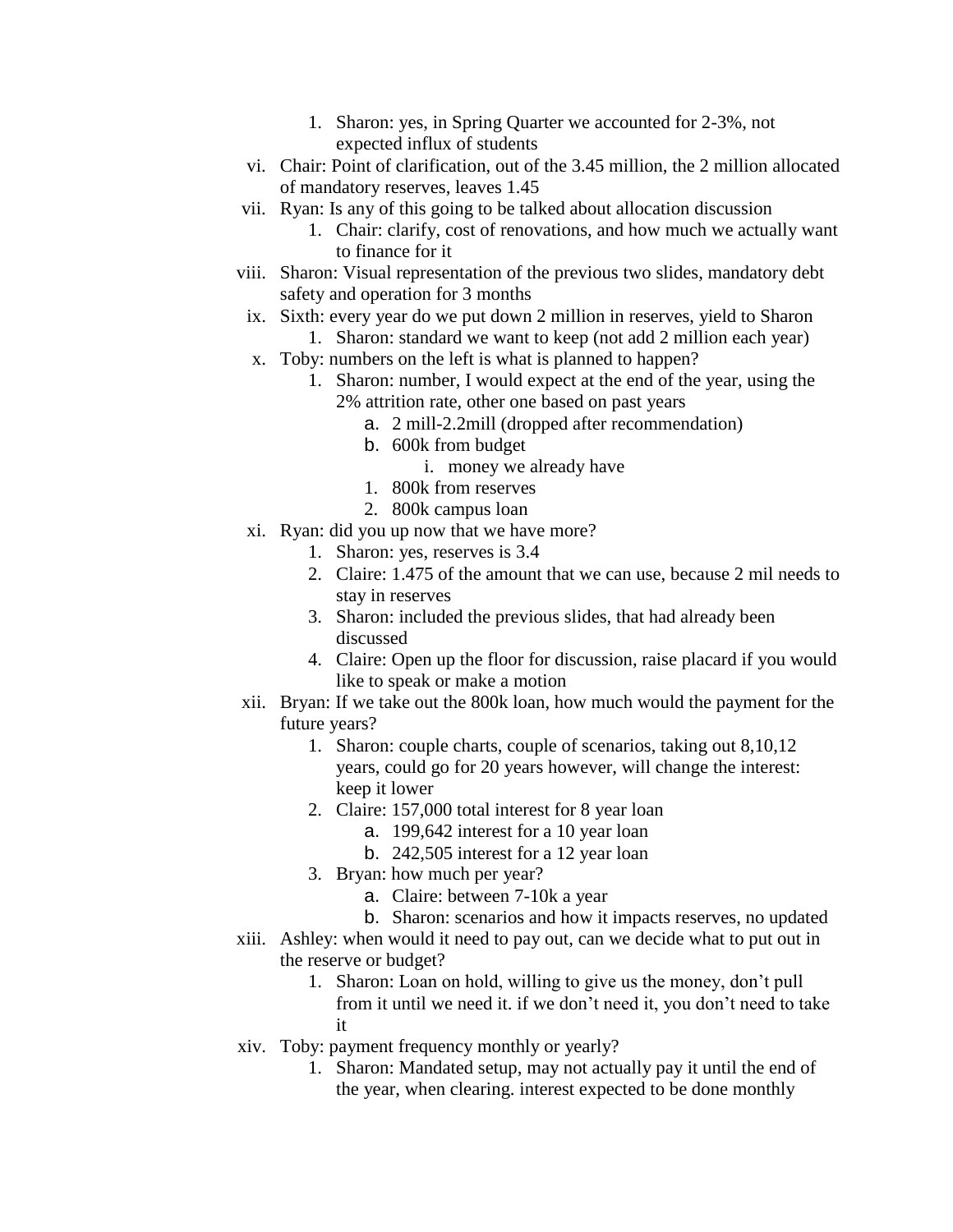- xv. Bryan: Could go to the reserves to pay it off and not use campus loan, max take from the reserves?
	- 1. Sharon: can do a couple things: different loans of different amounts, set a hard amount that can be pulled from the budget keeping in mind that it will affect the reserves. If the entire project is 2 million dollars and the loan is 800k, then there is still 1.2 million to fund from somewhere
- xvi. Ryan: could take less from reserves, benefits of bigger loan and less from reserves
	- 1. Sharon: go to campus and ask for any amount, but risks. Full amount in loan, campus would come from and say why? how much willing to take a loan and how much willing to spend
- xvii. Bryan: when do we need to decide it by?
	- 1. Claire: edge of the timeline that we set if we table then it pushes the timeline back another week
- xviii. Bryan: bring it back to the GSA, worried about not having the other voices involved, what part of the info can we share?
	- 1. Claire: the slides can be shared, along with the info that it is rough. Can be tabled for another week, or we could make a recommendation
- xix. Toby: are we expecting any large-scale projects
	- 1. Claire: can't say absolutely no, but no renovations at this time, but smaller ones that we have talked about are the cove room, renovations such as the original student center
- xx. Bryan: Sharon, have we found an estimate for the door @ PC entrance
	- 1. Sharon: I don't have an estimate yet, getting a fair estimate, assume to \$6-10,000 range, not to this scale
- xxi. Chair: Do we want more time
- xxii. Luke: don't think we should spend entire 1.45 mil on this project, keep for renovations, and further project (50% or less in my opinion). College council have a discussion about this
- xxiii. Ryan: kind of agree, larger loan, wouldn't want to spend a chunk of the reserves, and then not have money for a project that could pop up late
- xxiv. Megan: take out a larger loan, then what happens to the money, can we return the \$\$ without interest
	- 1. Sharon: had this situation, return, and interest on the amount of time you had the money.
- xxv. Bryan: when does budget meet?
	- 1. Chair: after this meeting adjourns
- xxvi. Ryan: what we should spend, can I make a motion to how we should spend it
	- 1. Claire: yes if you want, have to make the motion to
- xxvii. Toby: leaning towards splitting it 600budget-700reserve-700loan
- xxviii. Emily: go back to the slide w/ 600/800/800
	- 1. Sharon: you can set the budget by your motions, with whatever you decide, set the parameters in the meetings, based on feedback